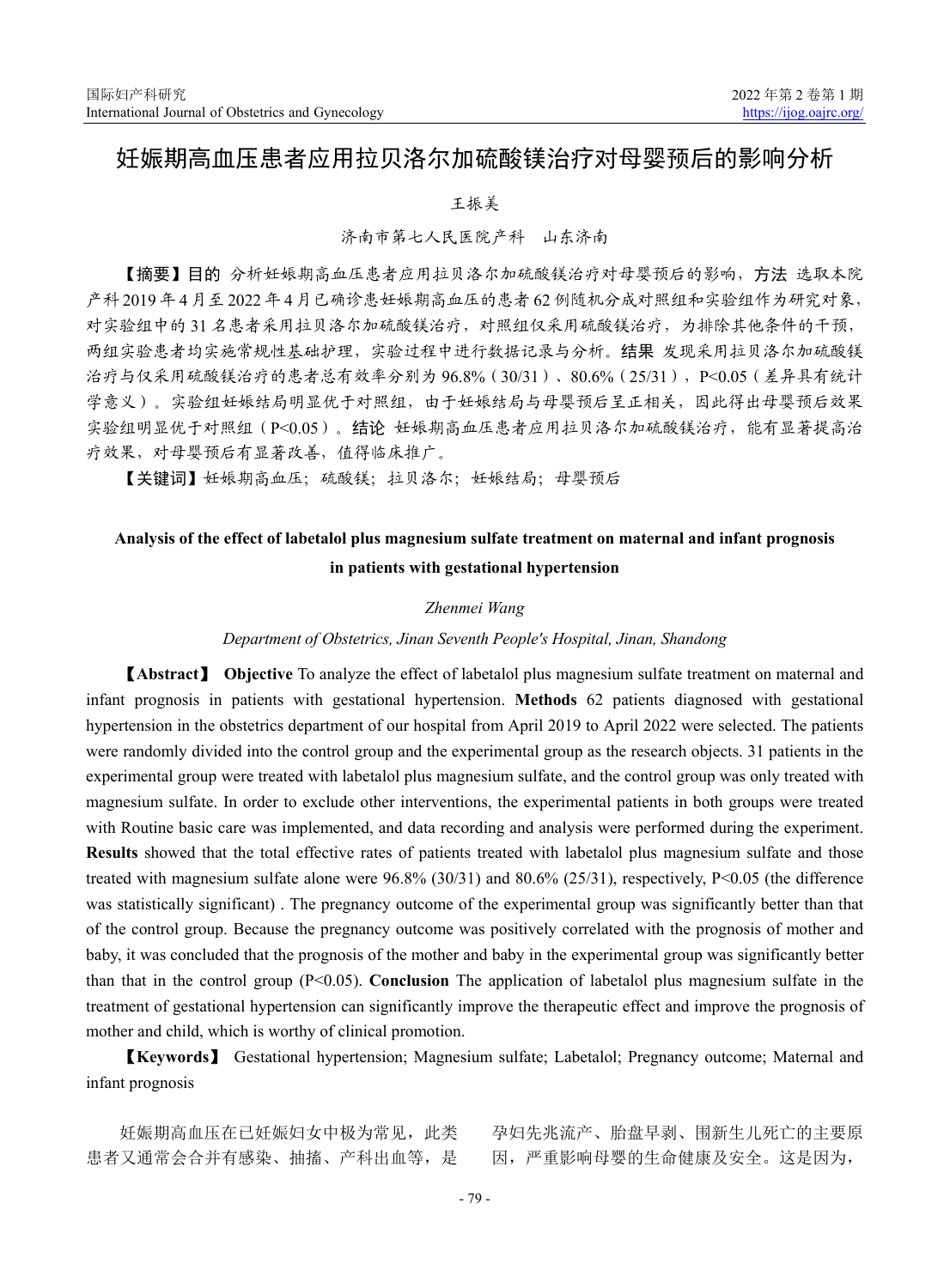妊娠期高血压的出现,会引起孕产妇全身小血管痉 挛,内皮损伤和局部缺血,导致全身各系统各脏器 灌流减少,如若不及时进行病情控制,病情严重可 进一步发展成为子痫前期或子痫,进一步对孕产妇 及胎儿的生命健康造成创伤[1]。因妊娠期妇女生理 结构的特殊性,药物的选择具有一定的局限性。分 析发现,硫酸镁是临床常用的静脉解痉药物,在妊 娠期高血压的治疗中虽能取得一定效果,但不利于 维持患者的血压稳定,且用量不合理易导致镁中毒 情况[2]。拉贝洛尔是作为一种水杨酸衍生物,能有 效降低外周血管的阻力,进而起到扩张血管和控制 血压的作用。多项研究证明[2,3],在妊娠期高血压的 用药方案中,硫酸镁与拉贝洛尔的联合使用能取得 更为理想的治疗效果。本研究以 62 例本院产科 201 9 年 4 月至 2022 年 4 月妊娠期高血压患者为分析对 象,主要分析妊娠期高血压患者应用拉贝洛尔加硫 酸镁治疗的疗效及对母婴预后的影响。具体如下。

# 1 资料与方法

1.1 一般资料

本次研究一共随机选取了本院产科 2019 年 4 月 至 2022 年 4 月已确诊患有妊娠期高血压的患者 62 例作为研究对象,按照数字随机法将研究对象平均 划分为实验组以及对照组,同时对两组患者均实施 常规性基础护理并排除妊娠期合并其它疾病情况, 如糖尿病、甲状腺功能亢进或减退、胎儿发育异常、 肝肾功能异常等情况。基础资料进行差异分析显示 无显著差异,P>0.05。进行实验比较,对对照组中 的 31 名患者采用硫酸镁进行治疗,而对实验组中的 患者采用拉贝洛尔加硫酸镁联合治疗,分别对实验 组及对照组的治疗效果及预后进行数据记录与分 析。

1.2 方法

对照组患者仅采用硫酸镁注射液(哈药集团三 精制药有限公司,国药准字 H23021033,规格为 10 ml:2.5g/支),根据患者血压情况首次负荷给予 2. 5-4g,使用 25%葡萄糖注射液 20ml 稀释后于 5min 内 缓慢静脉注射。以后给予 1-2g/h 静脉滴注维持,且 每天不超过 30g 总量,根据患者膝腱反射、呼吸次 数及尿量监测用药情况;实验组在采用硫酸镁治疗 的基础上加用盐酸拉贝洛尔注射液(江苏迪赛诺制 药有限公司, 国药准字 H32026121, 规格为 10ml:5 0mg),将本品 1-2 支加入 5%的葡萄糖注射液或 0. 9%氯化钠注射液稀释至 250-500ml,静脉滴注,滴速 应控制在 1-4mg/min,实验组采用硫酸镁治疗的方案 同对照组,两组实验患者治疗周期均为 2 周。

## 1.3 观察指标

分析两组患者治疗效果,其中血压指标恢复正 常, 或舒张压降低值≥20mmHg 的患者为显效; 血 压指标趋于正常,或舒张压降低值≥10mmHg 的患 者为有效;未达以上任一治疗情况的患者为无效; 治疗总有效率为显效与有效的患者占比之和[4]。统 计并对比两组患者的血清相关指标及心肾功能,血 清指标包括超敏 C 反应蛋白、血管紧张素及前列腺 素 E2: 心肾功能包括血浆脑钠肽、肌钙蛋白、血清 胱抑素 C、24h 尿蛋白。分析两组患者的妊娠结局。

## 1.4 统计学处理

将两组实验患者治疗效果及妊娠结局数据代入 软件包 SPSS19.0 进行数据分析, 对计数资料 N(%) 行  $X^2$ 处理, 对计量资料( $\overline{y}$ ±S)行 t 检验处理。 当 P<0.05 即说明存在统计学意义。

#### 2 结果

2.1 两组实验治疗效果前后比较:实验组患者 接受拉贝洛尔联合硫酸镁治疗后整体治疗效果明显 高于对照组,数据进行分析后差异较明显,详细数 据见表 1。

2.2 两组实验妊娠结局比较,由于降压药物对 妊娠期高血压母婴预后与妊娠结局呈正相关,因此 可根据妊娠结局反馈两种不同治疗方式对母婴预后 的影响:实验组患者接受拉贝洛尔联合硫酸镁治疗 后产后并发症及新生儿窘迫明显低于对照组,详细 数据见表 2。

2.3 两组实验患者用药前后的心肾功能指标分 析 实验组患者接受拉贝洛尔联合硫酸镁治疗后,其 心肾功能水平明显改善,且用药后的数据与对照组 的差异较明显,详细数据见表 3。

2.4 两组实验患者的血清相关指标分析 用药 前,两组患者的血清性指标相近,差异无统计学意 义(P>0.05)。用药后,实验组的超敏 C 反应蛋白、 血管紧张素水平显著下降, 前列腺素 E<sub>2</sub> 水平明显上 升,与对照组差异明显(P<0.05),详细数据见表 4。

### 3 讨论

妊娠期高血压是女性孕期独有的一种疾病,发 病原因复杂,是产科常见的并发症,严重威胁母婴 的健康和安全,也是导致孕产妇死亡、新生儿早产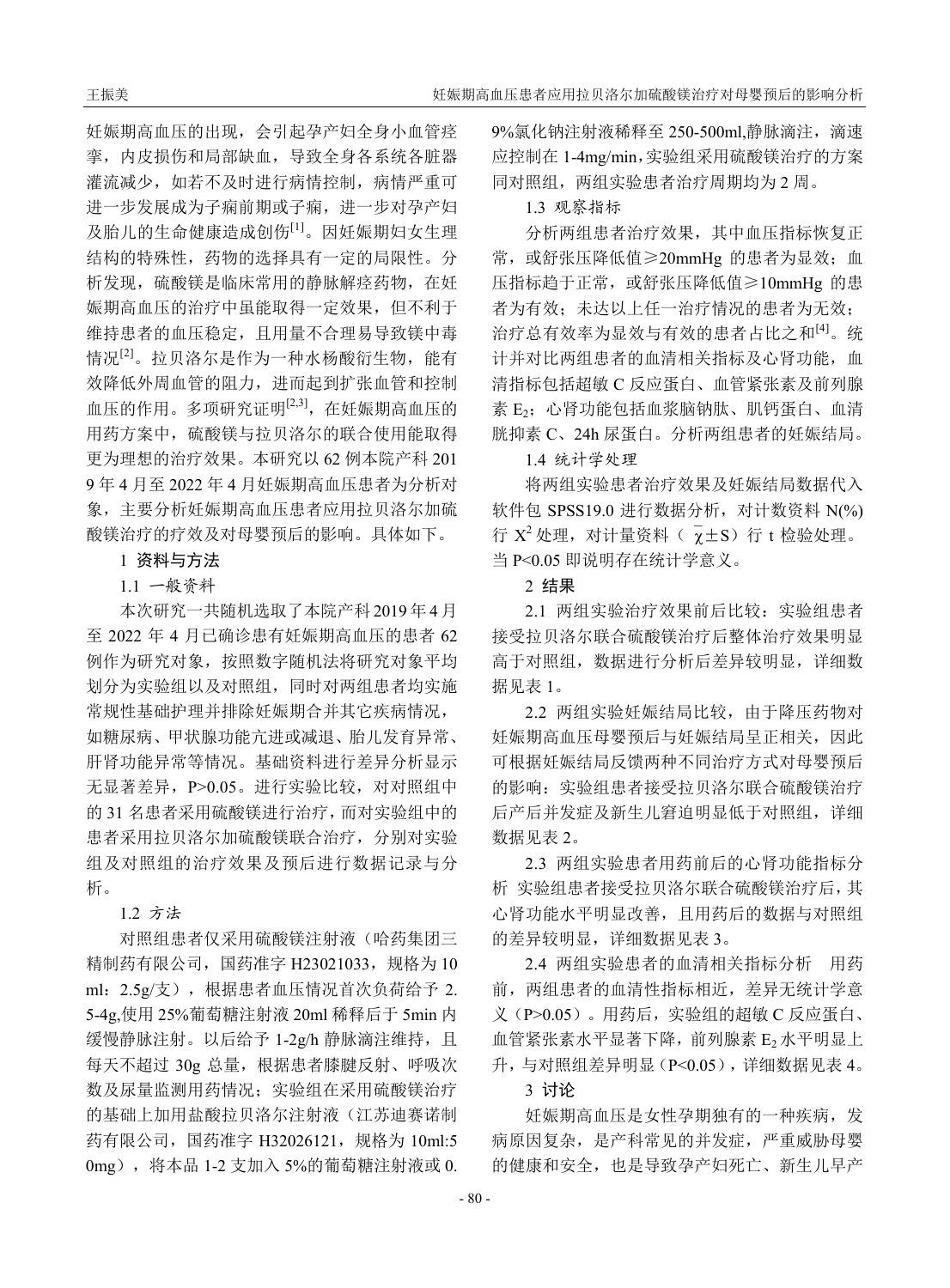|  |  |  |  |  |  |  | 和低出生体重等不良妊娠结局的重要原因之 |  |
|--|--|--|--|--|--|--|---------------------|--|
|--|--|--|--|--|--|--|---------------------|--|

表 1 两组实验患者临床治疗效果比较[例(%), n=31}]

| 组别                        | 效果显著 | 有效 | 无效 | 治疗总有效率       |
|---------------------------|------|----|----|--------------|
| 实验组 (n=31)                | 21   |    |    | 96.8(30/31)  |
| 对照组 (n=31)                | 10   |    |    | 80.60(25/31) |
| $\mathbf{x}^{\texttt{-}}$ |      |    |    | 7.162        |
|                           |      |    |    | 0.033        |

注:与对照组比较,P<0.05,具有统计学意义。

| 表 2 两组实验不同治疗方案后妊娠结局比较                      |                   |                          |                 |                                         |                      |                    |                    |  |  |
|--------------------------------------------|-------------------|--------------------------|-----------------|-----------------------------------------|----------------------|--------------------|--------------------|--|--|
| 组别                                         | 顺产                | 剖宫产                      |                 | 产后并发症及新生儿窘迫(含窒息)                        |                      |                    | 正常顺+剖生产率           |  |  |
| 实验组(n=31)                                  | 24                | $\overline{\mathcal{L}}$ |                 | 3                                       |                      |                    | 90.32% (28/31)     |  |  |
| 对照组(n=31)                                  | 13                | 6                        |                 | 12                                      |                      |                    | $61.29\%$ (19/31)  |  |  |
| $x^2$                                      |                   |                          |                 |                                         |                      |                    | 6.231              |  |  |
| $\mathbf{P}$                               |                   |                          |                 |                                         |                      |                    | 0.028              |  |  |
| 表 3 两组实验患者用药前后的心肾功能指标分析 ( $\bar{\chi}$ ±S) |                   |                          |                 |                                         |                      |                    |                    |  |  |
| 组别                                         | 血浆脑钠肽 (ng/ml)     |                          |                 |                                         |                      | 肌钙蛋白 (pg/ml)       |                    |  |  |
|                                            | 用药前               |                          | 用药后             | 用药前                                     |                      | 用药后                |                    |  |  |
| 实验组 (n=31)                                 | $0.032 \pm 0.002$ |                          |                 | $0.005 \pm 0.001$                       | 547.01 $\pm$ 24.03   |                    | 241.47 $\pm$ 20.31 |  |  |
| 对照组 (n=31)                                 |                   | $0.033 \pm 0.003$        |                 | $0.010 \pm 0.002$<br>555.78 $\pm$ 23.54 |                      |                    | $165.19 \pm 19.76$ |  |  |
| t                                          |                   |                          | 1.544<br>12.450 |                                         | 1.452                |                    | 14.988             |  |  |
| $\mathbf{P}$                               |                   | 0.128                    |                 | < 0.001                                 | 0.152                |                    | < 0.001            |  |  |
| 接表 3                                       |                   |                          |                 |                                         |                      |                    |                    |  |  |
| 组别                                         | 血清胱抑素 C (mg/ml)   |                          |                 |                                         | 24h 尿蛋白 (mg)         |                    |                    |  |  |
|                                            | 用药前               |                          | 用药后             | 用药前                                     |                      | 用药后                |                    |  |  |
| 实验组 (n=31)                                 |                   | $2.06 \pm 0.51$          |                 | $1.69 + 0.50$                           | $1582.16 \pm 324.07$ |                    | $996.17 \pm 53.18$ |  |  |
| 对照组 (n=31)                                 | $2.08 \pm 0.53$   |                          |                 | $1.43 \pm 0.47$                         | $1577.09 \pm 325.01$ |                    | $671.02 \pm 45.17$ |  |  |
| t                                          |                   | 0.151                    |                 | 2.110                                   | 0.062                |                    | 25.946             |  |  |
| P                                          |                   | 0.880                    |                 | 0.039                                   | 0.951                |                    | < 0.001            |  |  |
| 表 4 两组实验患者的血清相关指标分析 ( $\bar{\chi}$ ± s)    |                   |                          |                 |                                         |                      |                    |                    |  |  |
| 组别                                         |                   | 超敏 C 反应蛋白 (mg/ml)        |                 | 血管紧张素 (pg/ml)                           |                      | 前列腺素 $E_2$ (pg/ml) |                    |  |  |
|                                            |                   | 用药前                      | 用药后             | 用药前                                     | 用药后                  | 用药前                | 用药后                |  |  |
| 实验组 (n=31)                                 |                   | $7.47 \pm 1.58$          | $3.02 \pm 0.52$ | $140.74 \pm 12.25$                      | $103.14 \pm 8.54$    | $314.04 \pm 32.07$ | $363.69 \pm 35.17$ |  |  |
| 对照组 (n=31)                                 |                   | $7.50 \pm 1.59$          | $4.21 \pm 0.58$ | $141.69 \pm 12.28$                      | $121.35 \pm 10.03$   | $314.27 \pm 32.11$ | $335.64 \pm 34.05$ |  |  |
| t                                          |                   | 0.075                    | 8.506           | 0.305                                   | 7.700                | 0.028              | 3.190              |  |  |
| $\mathbf{P}$                               |                   | 0.941                    | < 0.001         | 0.762                                   | < 0.001              | 0.978              | 0.002              |  |  |

药物是治疗妊娠期高血压的常用手段,有专家 指出,妊娠期高血压如治疗不及时或给药方案不恰 当将严重影响母婴的健康和安全,由于其发病背景 较复杂,尤其是子痫前期(存在多通路、多机制、 多因素发病综合性质)[5]。毕竟,多数妊娠期高血 压患者会伴全身小动脉痉挛、外周阻力变大、动脉 管腔变窄,随之表现出水肿、尿蛋白等临床症状,

部分患者会出现腹部不适或血小板减少等症状。妊 娠期高血压如不及早识别及发现,将会发展成为重 症并严重损害靶器官,因此做好早期预防、排查和 筛查,早发现早治疗成为重要临床措施。

硫酸镁注射液静脉使用可用于中重度妊娠期高 血压征、先兆子痫或子痫、早产及小儿惊厥等,是 妊娠期高血压的临床常用治疗药物。其作用机制主